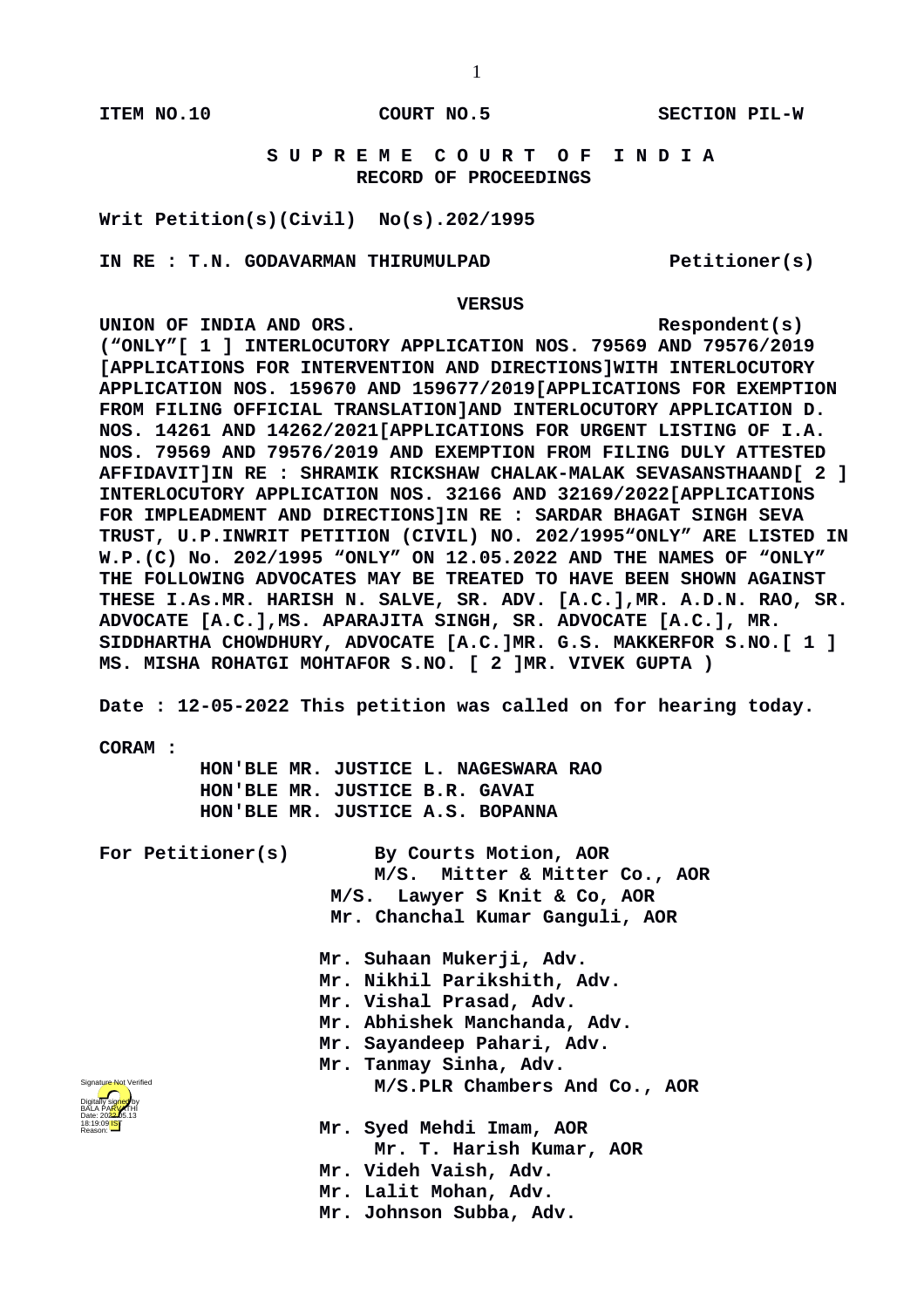**Ms. Misha Rohatgi, AOR Mr. Devansh Srivastava, Adv. For Respondent(s) Mr. Balbir Singh, LD ASG Ms. Mrinal Elkar Mazumdar, Adv. Mr. Mukesh Kr. Verma, Adv. Mr. Neeraj Kr. Sharma, Adv. Mr. Harsh Singhal, Adv. Mr. Prahil Sharma, Adv. Mrs. Priyanka Sharma, Adv. Mr. Ambuj Sarswal, Adv. Mr. Sandeep Tyagi, Adv. Ms. Indira Bhakar, Adv. Ms. Archana Pathak Dave, Adv. Ms. Suhashini Sen, Adv. Mr. S. S. Rebello, Adv. Mr. Shyam Gopal, Adv. Mr. Sughosh Subramanyam, Adv. Mr. D. L. Chidananda, Adv. Mr. Gurmeet Singh Makker, AOR Mr. Brijender Chahar, Sr. Adv. Mr. Vivek Gupta, AOR Mrs. Anil Katiyar, AOR Shri. Gaichangpou Gangmei, AOR Mr. Raj Kishor Choudhary, AOR Mr. Shuvodeep Roy, AOR Mr. V. Balachandran, AOR Mr. P. R. Ramasesh, AOR Mrs. Rani Chhabra, AOR Mr. Sudhir Kulshreshtha, AOR Mr. Rajiv Mehta, AOR Mr. Rathin Das, AOR Mr. P. Parmeswaran, AOR Ms. Pratibha Jain, AOR Mr. Prashant Kumar, AOR Mr. H. S. Parihar, AOR Ms. Bina Madhavan, AOR M/S. Parekh & Co., AOR Mr. G. Prakash, AOR Mr. T. N. Singh, AOR Mr. A. N. Arora, AOR Mr. Vikrant Singh Bais, AOR Mr. Rajesh Singh, AOR Ms. Sharmila Upadhyay, AOR Mr. Sudarsh Menon, AOR Mr. E. C. Agrawala, AOR Mr. Ranjan Mukherjee, AOR Mr. Umesh Bhagwat, AOR Ms. C. K. Sucharita, AOR Mr. Gopal Singh, AOR Mr. Jitendra Mohan Sharma, AOR**

2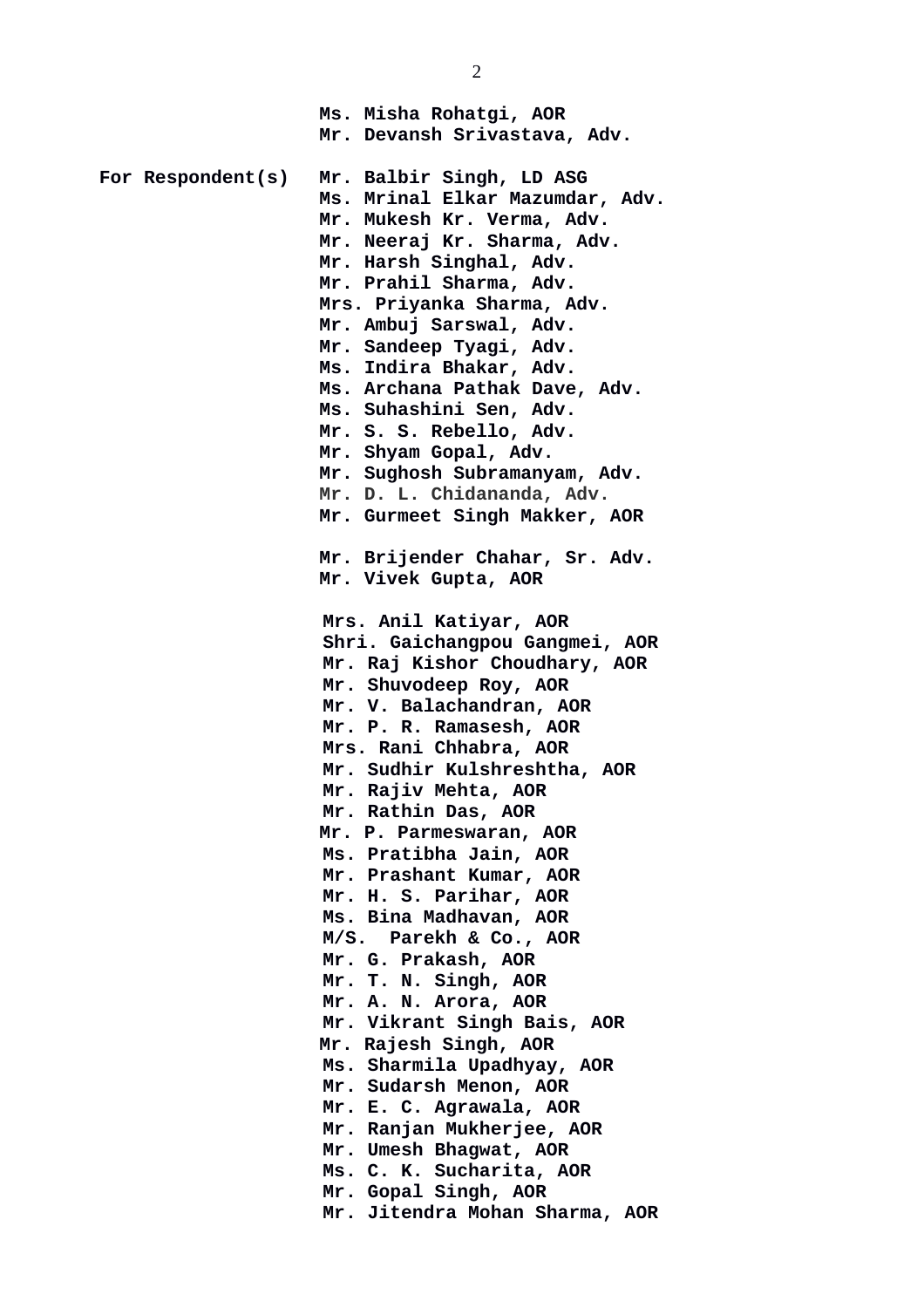**M/S. Corporate Law Group, AOR Mr. Himanshu Shekhar, AOR Mrs. B. Sunita Rao, AOR Mr. Ejaz Maqbool, AOR Ms. Madhu Moolchandani, AOR Mr. P. N. Gupta, AOR Ms. Jyoti Mendiratta, AOR Mr. Jai Prakash Pandey, AOR Mr. Mohd. Irshad Hanif, AOR Mr. Naresh K. Sharma, AOR Ms. Abha R. Sharma, AOR Mr. S. R. Setia, AOR Mrs. Manik Karanjawala, AOR Mr. C. L. Sahu, AOR M/S. M. V. Kini & Associates, AOR Mr. Rajat Joseph, AOR Mrs. Nandini Gore, AOR Mr. Radha Shyam Jena, AOR Mr. Pradeep Kumar Bakshi, AOR Ms. Divya Roy, AOR Mr. Neeraj Shekhar, AOR Mr. E. M. S. Anam, AOR Ms. Charu Mathur, AOR Mr. T. V. George, AOR Mr. Amit Anand Tiwari, AAG. Dr. Joseph Aristotle S., AoR. Ms. Mary Mitzy, Adv. Ms. Devyani Gupta, Adv. Ms. Tanvi Anand, Adv. Mr. Amit Anand Tiwari, AOR Ms. S. Janani, AOR Mr. Surya Kant, AOR Mr. S. C. Birla, AOR Mrs. Bina Gupta, AOR M/S. K J John And Co, AOR Mr. Ratan Kumar Choudhuri, AOR Ms. Binu Tamta, AOR Ms. K. V. Bharathi Upadhyaya, AOR Mr. Punit Dutt Tyagi, AOR Ms. Sujata Kurdukar, AOR Mr. Tejaswi Kumar Pradhan, AOR Mr. Dharmendra Kumar Sinha, AOR Ms. Baby Krishnan, AOR Mr. Shibashish Misra, AOR Mrs. M. Qamaruddin, AOR Mr. Irshad Ahmad, AOR Mr. Rauf Rahim, AOR Mr. B V Deepak, AOR Mr. Sudhir Kumar Gupta, AOR Mr. Shiva Pujan Singh, AOR Mr. Rajeev Singh, AOR Mr. Ramesh Babu M. R., AOR Mr. Hitesh Kumar Sharma, Adv.**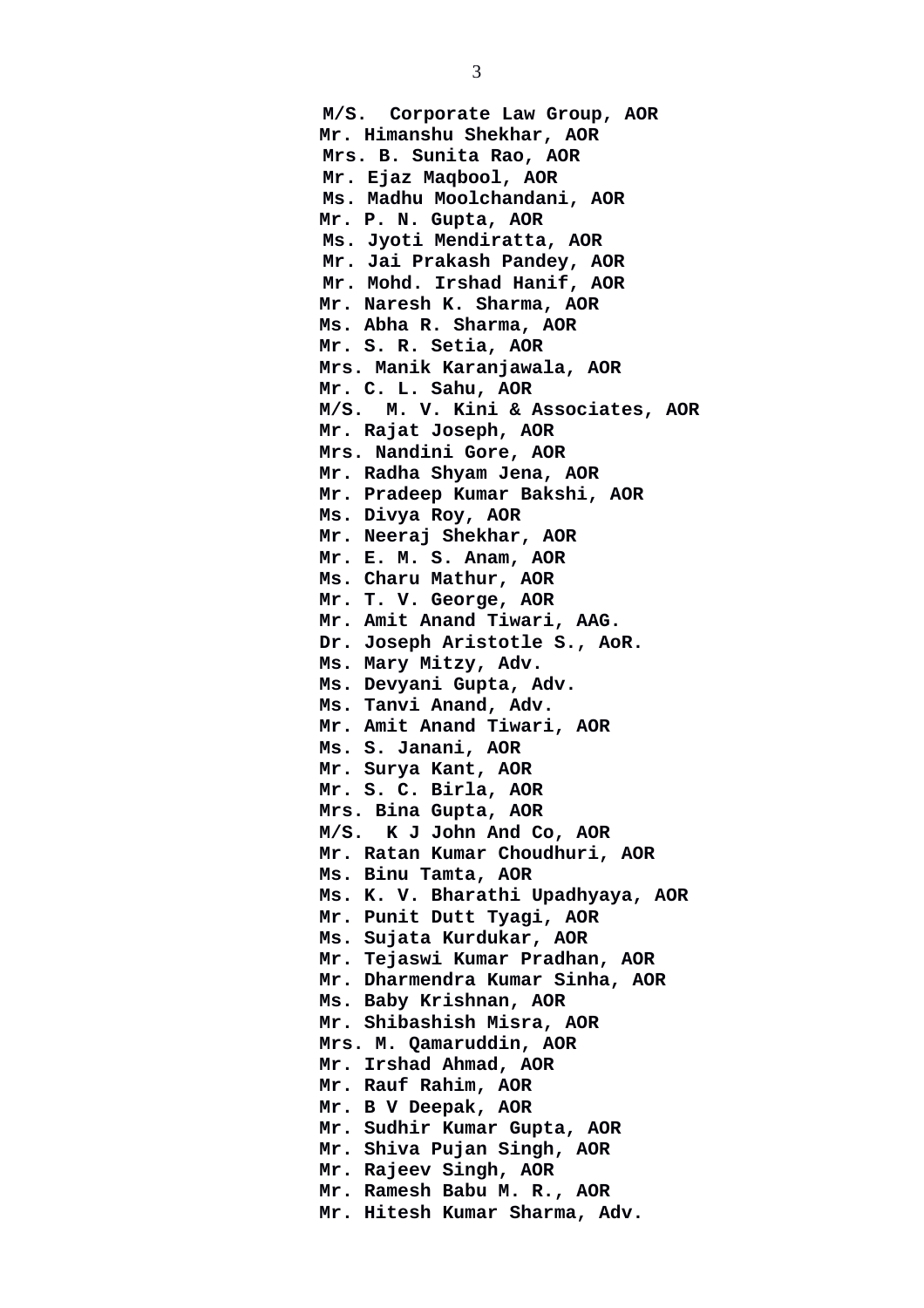**Mr. S.K. Rajora, Adv. Mr. Akhileshwar jha, Adv. Mr. E. Vinay Kumar, Adv. Mr. Kuldip Singh, AOR Mr. K. V. Vijayakumar, AOR Mr. Sarad Kumar Singhania, AOR Ms. Malini Poduval, AOR Mrs. Anjani Aiyagari, AOR Mrs. Rekha Pandey, AOR Mr. Avijit Bhattacharjee, AOR Mr. Lakshmi Raman Singh, AOR Mr. Kamal Mohan Gupta, AOR Mr. Rajesh, AOR Mr. S.. Udaya Kumar Sagar, AOR Mr. Ashok Mathur, AOR Mr. Gopal Prasad, AOR Ms. A. Sumathi, AOR Mr. Ajit Pudussery, AOR Ms. Hemantika Wahi, AOR Mr. P. V. Yogeswaran, AOR Mr. Abhishek Chaudhary, AOR Mr. M. C. Dhingra, AOR Ms. Sumita Hazarika, AOR Mr. Raj Kumar Mehta, AOR Mr. T. Mahipal, AOR M/S. Arputham Aruna And Co, AOR Mr. Tarun Johri, AOR Mr. Ram Swarup Sharma, AOR Mr. K. L. Janjani, AOR Ms. Asha Gopalan Nair, AOR Mr. A. Venayagam Balan, AOR Mr. Krishnanand Pandeya, AOR Mr. E. C. Vidya Sagar, AOR Mr. Rakesh K. Sharma, AOR Mrs. Kanchan Kaur Dhodi, AOR Mr. M. Yogesh Kanna, AOR Mr. Chirag M. Shroff, AOR Mr. Amandeep Mehta, Adv. Mr. Abhishek Atrey, AOR Mr. Sarvam Ritam Khare, AOR Mr. Raghvendra Kumar, Adv. Mr. Anand Kumar Dubey, Adv. Mr. Narendra Kumar, AOR M/S. Cyril Amarchand Mangaldas Aor, AOR Ms. Mayuri Raghuvanshi, AOR Mr. Aravindh S., AOR Ms. C. Rubavathi, Adv.**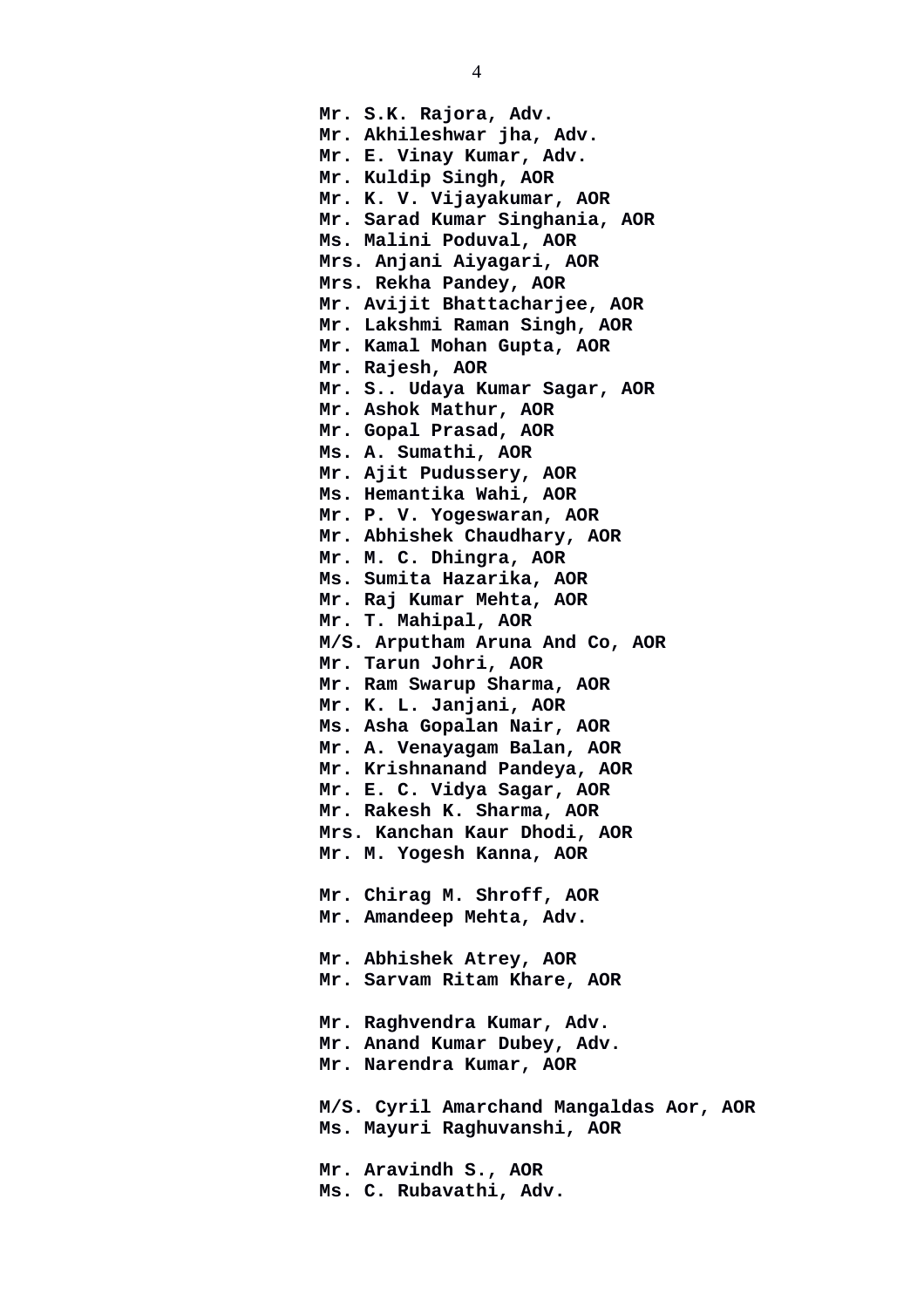**Mr. Somesh Chandra Jha, AOR Ms. Adarsh Nain, AOR Ms. Ruchira Goel, AOR Ms. Mrinal Gopal Elker, AOR Mr. Sunny Choudhary, AOR Mr. Ramesh Thakur, Adv. Ms. Seita Vaidyalingam, AOR Mr. Siddhartha Jha, AOR Mr. V. N. Raghupathy, AOR Md. Afzal Ansari, Adv. Mr. Parikshit P. Angadi, Adv. Mr. P. K. Manohar, AOR Mr. Nishanth Patil, AOR Mr. Vinod Sharma, AOR Dr. Manish Singhvi, Sr. Adv. Mr. Arpit Parkash, Adv. Mr. Sandeep Kumar Jha, AOR Mr. James P. Thomas, AOR Ms. Vanshaja Shukla, AOR Dr. Joseph Aristotle S., AOR Mr. M. R. Shamshad, AOR Ms. Shalini Kaul, AOR Mr. Ravindra Raizada, Sr. Adv. Mr. Manoj Kumar Mishra, Adv. Mr. Rajeev Kumar Dubey, Adv. Mr. Ashiwan Mishra, Adv. Mr. Anurag Tiwari, Adv. Mr. Kamlendra Mishra, AOR Mr. S. Gowthaman, AOR Mr. Guntur Pramod Kumar, AOR Mr. Shubhranshu Padhi, AOR Mr. P. S. Sudheer, AOR Mr. Sunil Kumar Sharma, AOR Mr. Abhinav Mukerji, AOR Mrs. Pragya Baghel, AOR Dr. Monika Gusain, AOR Mr. Nishe Rajen Shonker, AOR Mrs. Anu K. Joy, Adv. Mr. Alim Anvar, Adv. Mr. Barun Kumar Sinha, Adv. Mr. Kumar Anurag singh, Addl. Standing Counsel Mr. Anando Mukherjee, AOR Mr. Shwetank Singh, Adv. Mr. Gopal Balwant Sathe, AOR**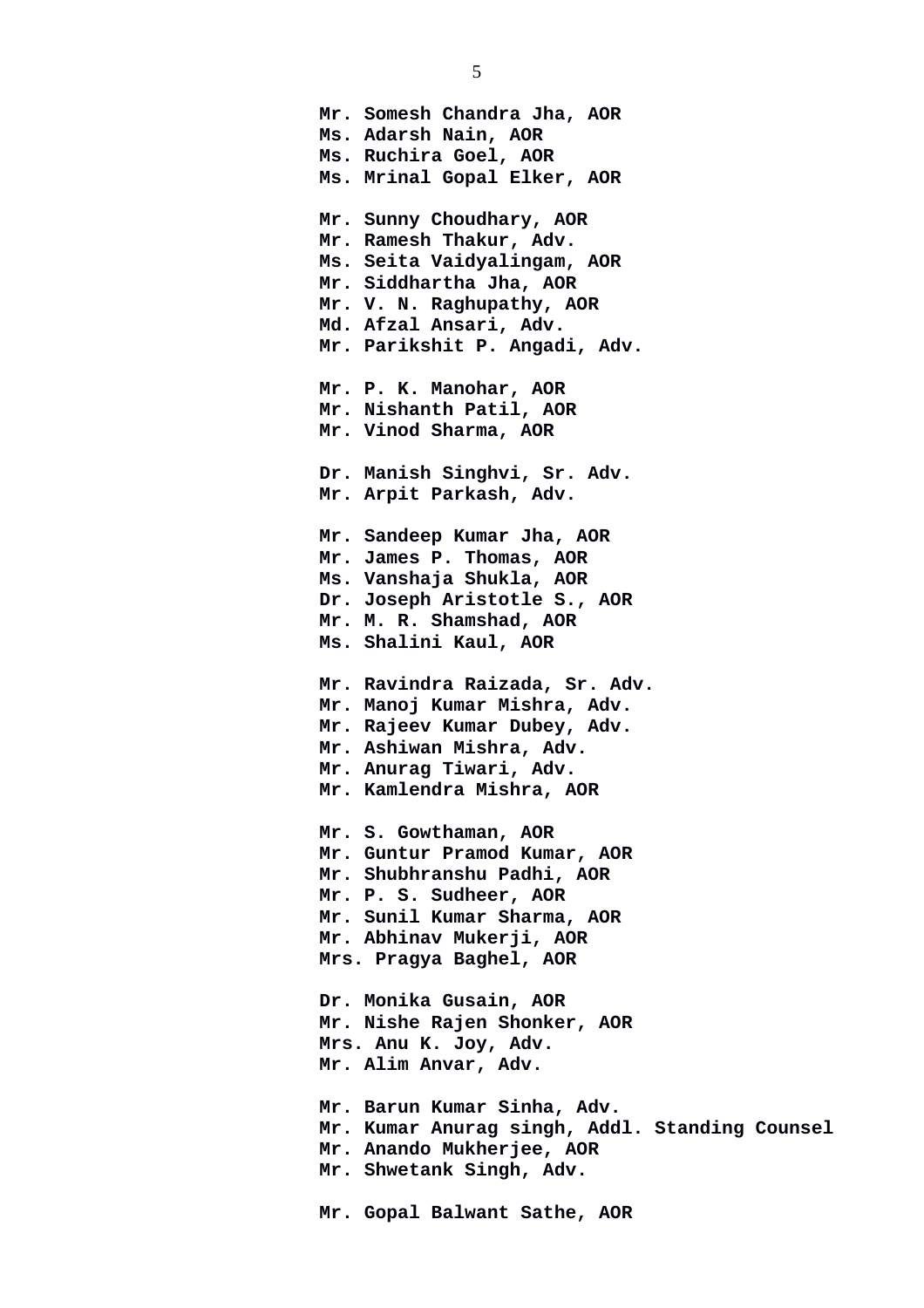**Mr. Naveen Kumar, AOR Ms. Archana Pathak Dave, Adv. Ms. Deepanwita Priyanka, AOR M/S.Venkat Palwai Law Associates, AOR Mr. Prashant Kr. Tyagi, Adv. Mr. P. Srinivas Reddy, Adv. Mr. Kaushik Choudhury, AOR Mr. B. K. Pal, AOR Mr. Saket Singh, Adv. Ms. Sangeeta Singh, Adv. Ms. Somyashree, Adv. Mrs. Niranjana Singh, AOR Mr. Mahfooz A. Nazki, AOR Mr. Polanki Gowtham, Adv. Mr. Shaik Mohamad Haneef, Adv. Mr. T. Vijaya Bhaskar Reddy, Adv. Ms. Rajeswari Mukherjee, Adv. Mr. K.V. Girish Chowdary, Adv. Mrs. K. Enatoli Sema, Adv. Mr. Amit Kumar Singh, Adv. Ms. Chubalemla Chang, Adv. Mr. Avijit Mani Tripathi, AOR Mr. P.S. Negi, Adv. Mr. Upendra Mishra, Adv. Mr. T. K. Nayak, Adv. Mr. K. V. Kharlyngdoh, Adv. Dr. Anmol Rattan Sidhu, AG Mr. R. K. Rathore, Adv. Ms. Ranjeeta Rohatgi, AOR Mr. Sourabh Tandon, Adv. Mr. Rahul Chitnis, Adv. Mr. Sachin Patil, AOR Mr. Aaditya A. Pande, Adv. Mr. Geo Joseph, Adv. Ms. Shwetal Shepal, Adv. Mr. Risvi Muhammad, Adv. UPON hearing the counsel the Court made the following**

 **O R D E R**

 **I.A.Nos.79569, 79576, 159670, 159677 of 2019 and 14261-**

**14262 of 2021:**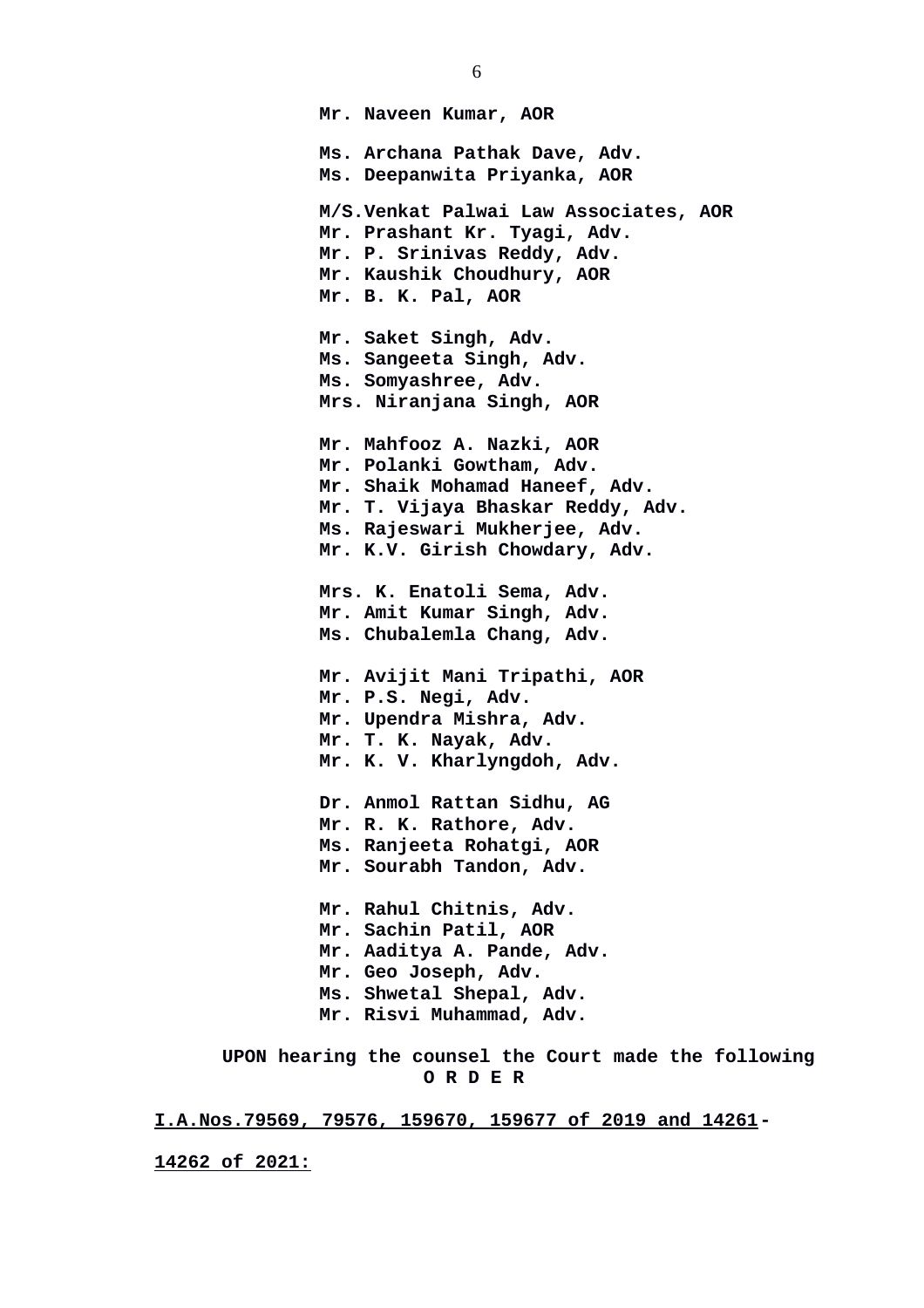**These I.As. have been filed seeking modification of the notifications bearing nos. S.O.133(E) dated 04.02.2003 and S.O.83(E) dated 16.09.2004 and permission to operate Eco-friendly E-rickshaws in the Matheran eco-sensitive zone.**

 **The applicant represents those persons who are eking their livelihood by using hand-pulled rickshaws** *(Haanth gaadi***) in Matheran. By S.O.133 (E) dated 04.02.2003 there was a restriction on movement vehicular traffic within Matheran Municipal limits, except for ambulance and fire engine and use of tractor for transportation of solid waste.** 

**Mr. Rahul Chitnis, learned counsel appearing for the State of Maharashtra submits that there is a proposal to permit Eco-friendly E-rickshaws in Matheran in place of** *Haanth gaadis.* **He submitted that the Government is in consultation with the manufacturers and after a detailed study, the state proposes to introduce a few eco-friendly e-rickshaws on experimental basis for 3 months.** 

**The State Government is directed to file an affidavit giving required information regarding the steps taken to introduce eco-friendly e-rickshaws and working of the e-rickshaws on an experimental basis. The State Government is permitted to implement the pilot project for 3 months and introduce few e-rickshas to find out the feasibility of the said e-rickshaws in Matheran.**

**List after four months.**

7